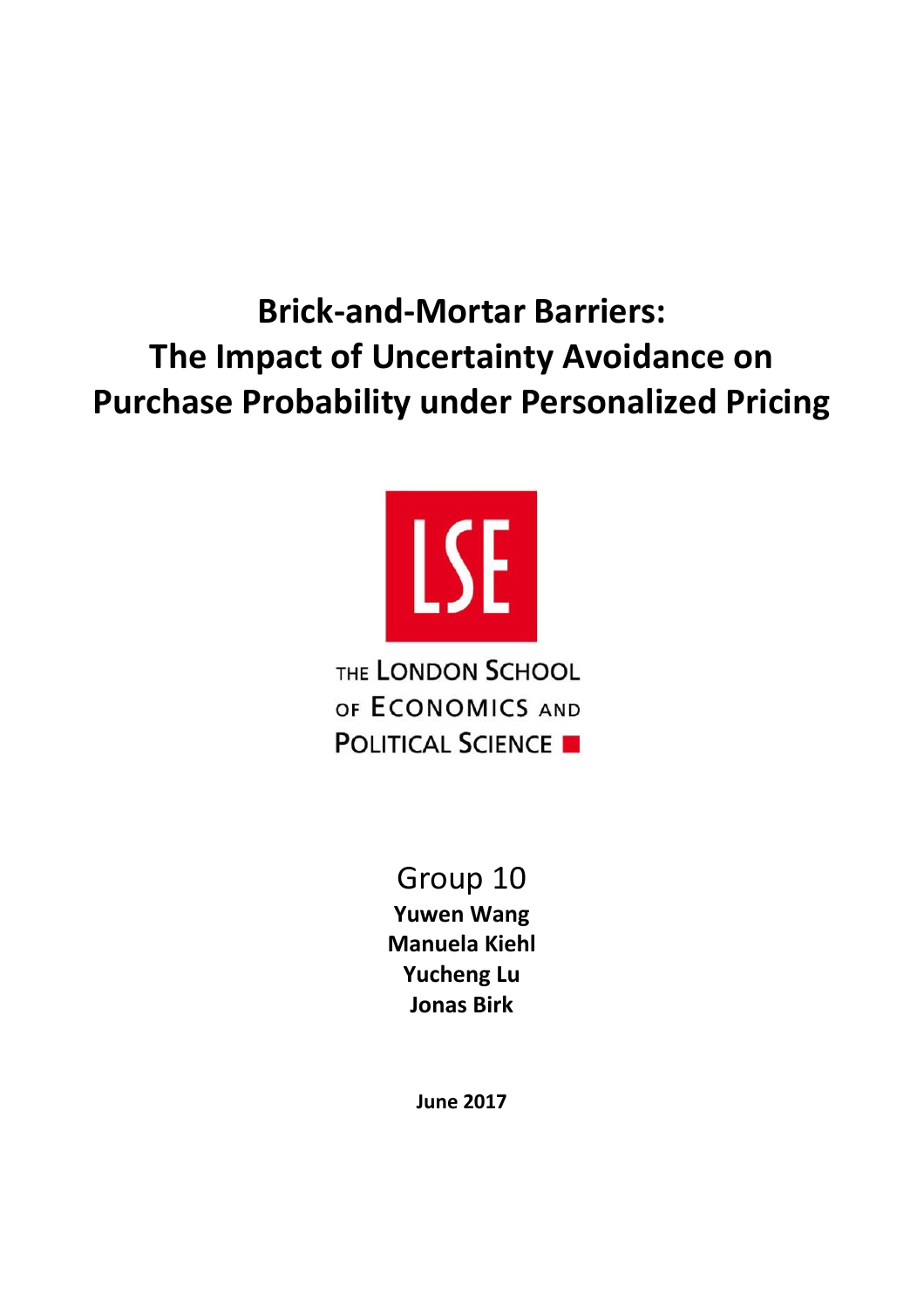# **Abstract**

This paper examines how the cultural dimension of Uncertainty Avoidance impacts perceived price unfairness and purchase behavior in the supermarket industry, aiming to further the understanding of cultural factors' influence on the sustainability of personalized pricing in this industry.

The increasing number of data in supermarkets' possession has enabled the application of highly advanced price management algorithms for personalized prices and discounts. Personalized pricing in the supermarket industry is still a relatively new phenomenon, however, and only few have adopted this practice, all with mixed results.

While there are obvious economic incentives for supermarkets to adopt personalized pricing, one main barrier prevails: such a discriminatory practice induces an unfairness perception, which decreases the purchase probability.

Consumers' unfairness perception and how such perception translates into purchase behavior is of paramount importance to the sustainability of personalized pricing practices, and thus, identifying consumer characteristics that enable prediction of perceived unfairness and reactions to perceived unfairness can aid decision-making in this field.

This paper uses a survey comprising of a mixture of question-based and scenario-based components to estimate Uncertainty Avoidance, perceived price unfairness, and the impact of perceived price unfairness on purchase probability.

We find that Uncertainty Avoidance is positively correlated to the perceived price unfairness under personalized pricing schemes. Moreover, we find that the negative correlation between perceived price unfairness and purchase probability is stronger for consumers with High Uncertainty Avoidance.

Keywords: Brick-and-mortar stores, uncertainty avoidance, personalized pricing, perceived price unfairness, purchase probability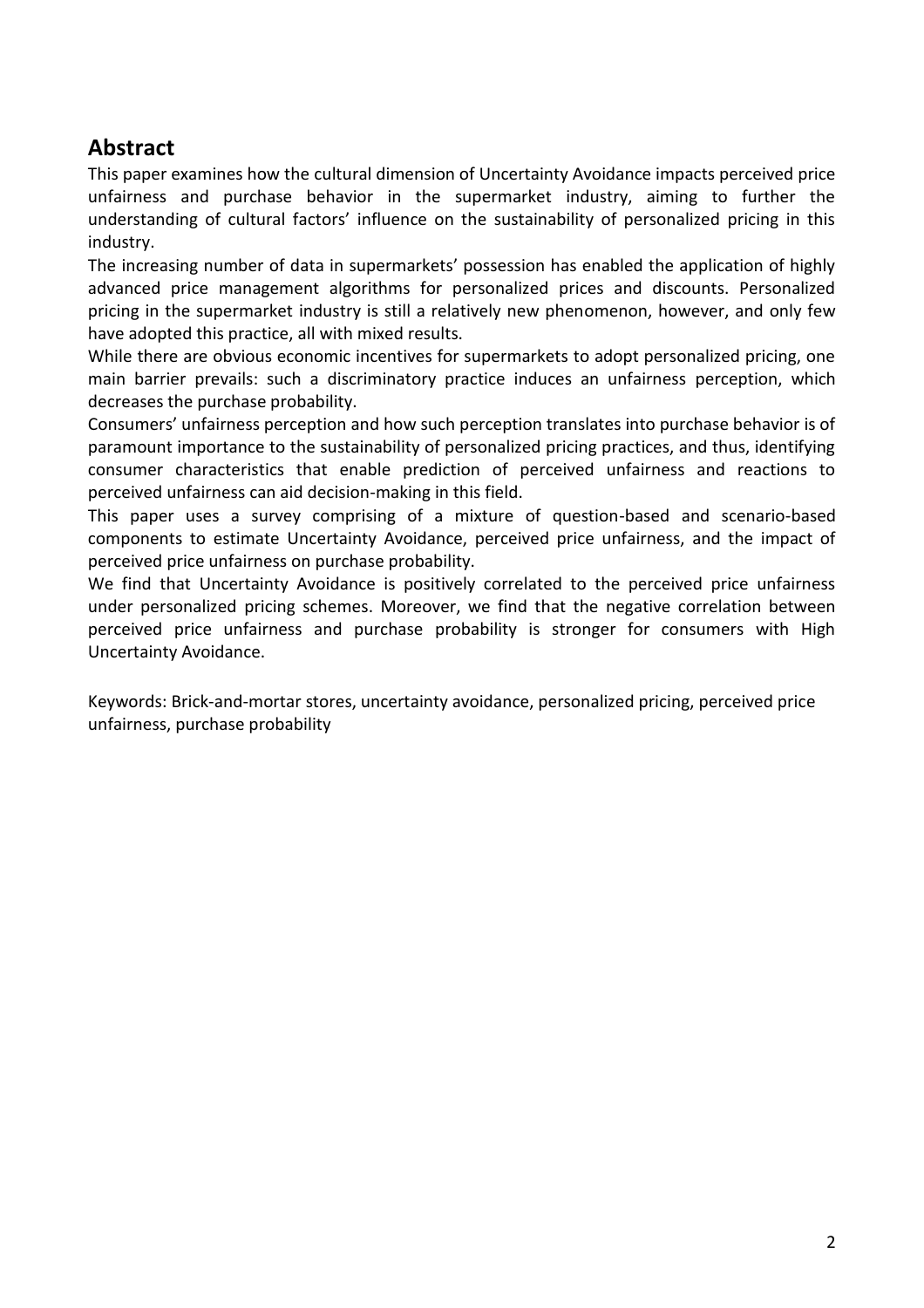# **Introduction**

In the age of Big Data, consumers are increasingly expecting a personalized shopping experience in return for giving up personal data (Fenech & Perkins, 2015). To accommodate these expectations, retailers have developed highly advanced data analytics algorithms which also have implications for retailers' price management. In particular, such algorithms are becoming more prevalent in usage for personalizing prices and discounts (Weisstein et al., 2013), motivated by considerable profit opportunities for the firm (Sahay, 2007).

Personalized pricing (or personalized discounting) has often been defined as the ability to vary prices for the same product across different consumers according to their willingness to pay, and communicate prices in a directed, personalized way (Garbarino; Lee; Miyazaki, 2003). Several studies have provided empirical evidence that such practices increase consumers' perceived price unfairness (e.g. Richards et al., 2015; Garbarino & Maxwell, 2010), referring to this as the main obstacle for adopting personalized pricing.

Hitherto, most research on personalized pricing has focused on online vendors (e.g. Garbarino; Lee; Miyazaki, 2003; Garbarino & Maxwell, 2010; Lee & Lawson-Body, 2011) as the data accessibility has traditionally been greater for such firms and due to the relatively greater prominence of personalized pricing in this sector (Fenech & Perkins, 2015). Moreover, as brickand-mortar stores (i.e. physical stores) offer greater procedural transparency (Mittal & Agrawal, 2016), the aforementioned obstacle, that is the consumers' perceived price unfairness, is greater in this sector. Therefore, it is relevant to examine determinants of the magnitude of the obstacle for brick-and-mortar retailers.

In 1999, when M. C Campbell first studied the effect of inferred motive, she called for a more comprehensive understanding of the factors behind perceived price unfairness. However, crosscultural differences have received little empirical attention, leaving us with a scant understanding of the effect of cultural differences, and research is often limited in its geographical scope. The present research addresses this gap by examining the impact of the universal cultural dimension Uncertainty Avoidance on perceived price unfairness, and moreover, how this cultural dimension affects the relationship between perceived price unfairness and purchase probability.

# **Conceptual Background**

In essence, fairness considerations are based on *dual entitlement* (Kahneman et al., 1986): that is, the consumer perceives a reference price she believes she is entitled to, while she also perceives a reference profit to which she believes the firm is entitled. If the consumer faces a price higher than the reference price, and attributes this difference to the firm's seeking to make a profit above its reference profit, a disadvantageous inequity perception arises. On the contrary, a price lower than the reference price will create an advantageous inequity perception (Richards et al., 2015).

It follows that consumers' fairness judgments are based on whether firms are seen to have benevolent intentions (Campbell, 1999). Literature suggests that such fairness judgments are based on consumers' perceptions of the seller's costs (Bolton et al., 2003), buyers relationship with the seller and product (ibid.), cultural differences among buyers (ibid.), suspected motives behind price setting (Campbell, 2007), procedures used for price setting (Xia et al., 2004), perceived deviation from social norms (i.e. industry standards) in price setting (Garbarino & Maxwell, 2010), and interpersonal differences in price faced (Anderson & Simester, 2008). Xia et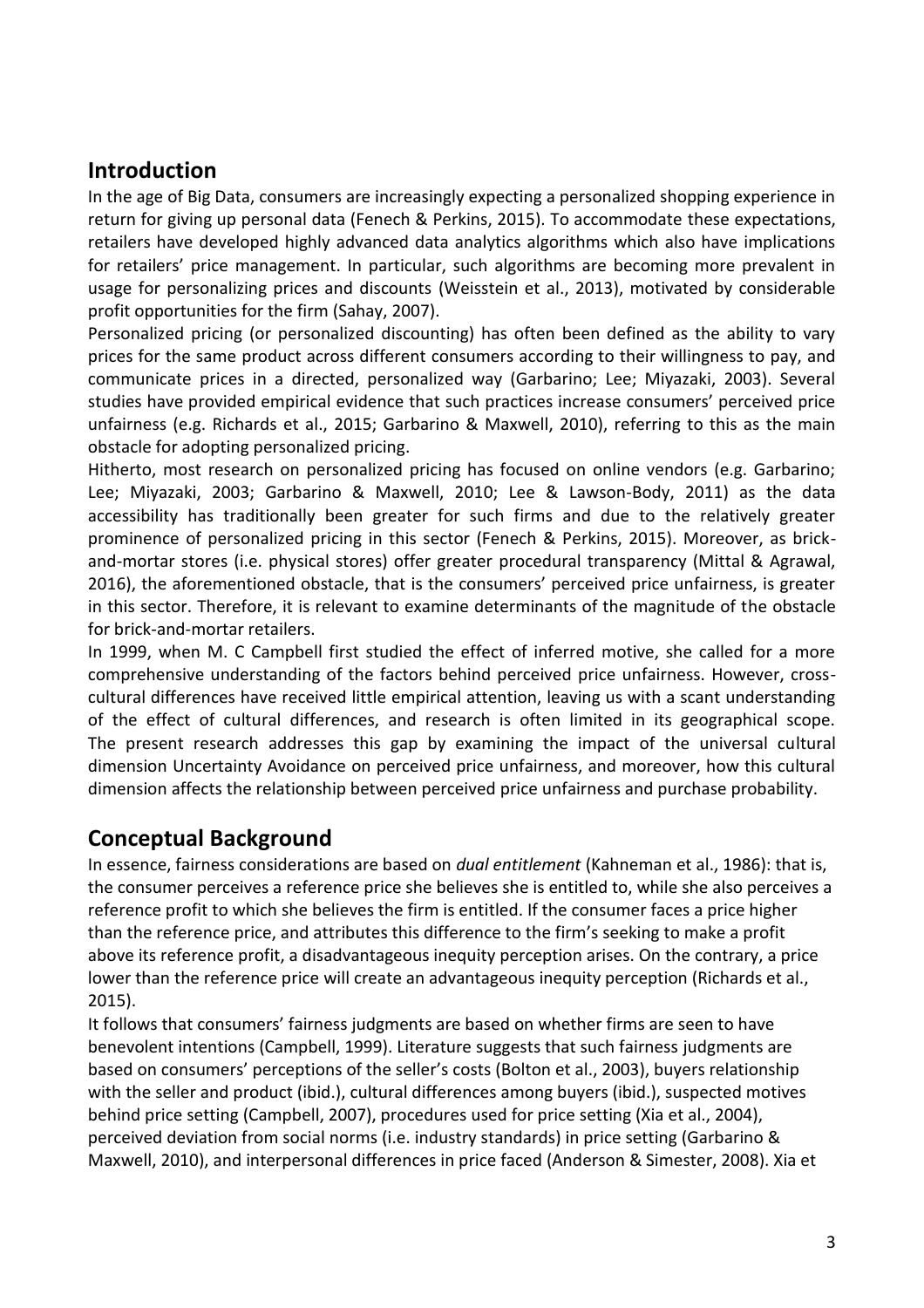al. summarized the formation of price fairness perceptions in a conceptual framework, as shown below:

#### **FIGURE 1**

**A Conceptual Framework of Price Fairness (Xia et al., 2004)**



When humans perceive unfairness, they are willing to give up, or lose out on, substantial value to avoid being treated unfairly (e.g. Brosnan & de Waal, 2003; Walster et al., 1978). The magnitude of this depends on individual characteristics such as attitudes towards risk, psychological wellbeing, and level of altruism they assign to the motive behind the unfair treatment (Rotemberg, 2011). Empirical research has supported the application of these principals to price unfairness, and found a strong negative correlation between perceived price unfairness and purchase probability (e.g. Wu et al., 2012; Richards et al., 2015): that is, even if an economic transaction is beneficial to the consumer, he is willing to refrain from completing it to avoid paying a discriminatory price.

Literature suggests that the perceived price unfairness varies across cultures (e.g. Chapuis, 2012; Woodside et al., 2011; Patterson et al., 2006). In shaping individual perceptions of fairness, cultural orientation is crucial in affecting customer actions (see Figure 1). Hofstede (2001) defines culture as "the collective programming of the mind distinguishing the members of one group or category of people from another". Consumers from different cultures have various price sensitivities, implying price discriminations across the globe for essentially the same product (Fan and Leung, 2005). Similarly to perceived price unfairness, the level of trust in the provider and the level of satisfaction depend on culture (Woodside et al, 2011). Trust is a psychological state that reflects the confidence the consumer has in an exchange partner's reliability, benevolence and integrity (Chapuis, 2012). Chapuis argues that dynamic pricing would appear to undermine the kindness and the integrity of the firm because of the perception of its opportunistic behavior – charging a higher price when demand is strong. This idea can be applied to personalized pricing, where opportunism can be perceived in a mechanism that charges higher prices when the willingness to pay is higher.

One prominently used framework for examining cultural differences is Geert Hofstede's six cultural dimensions (Hofstede, 1980), which has been widely applied to in fields such as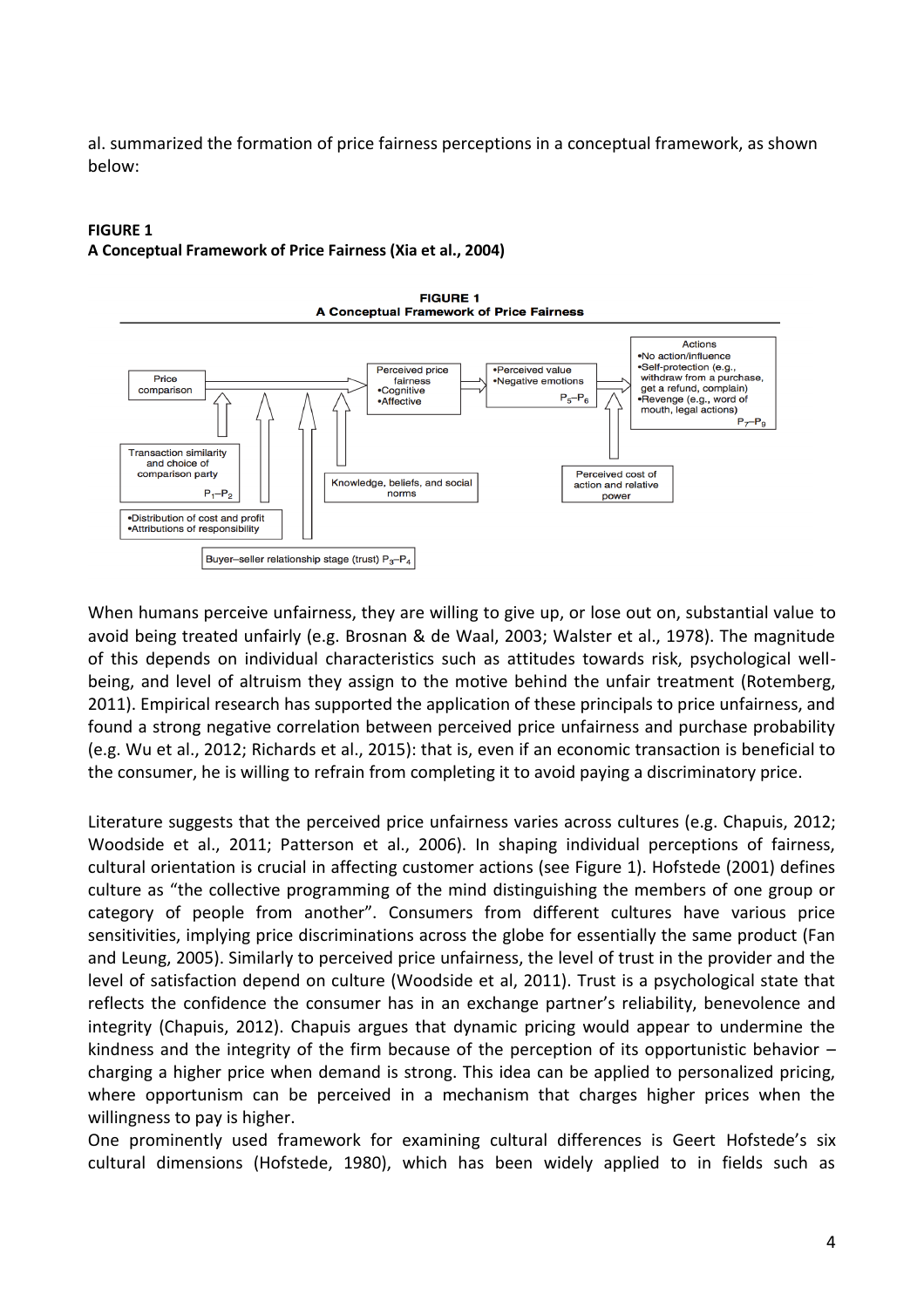Organizational Behavior and Political Science as its construct is designed for practical application. The focal cultural dimension of this paper is *Uncertainty Avoidance,* as this dimension is closely related to trust and fairness, two key factors in influencing price unfairness perceptions and subsequent effects on purchase actions (ibid.)

Uncertainty Avoidance (UA) describes the extent to which people feel threatened by ambiguous or unknown situations (Hofstede, 2001). Higher Uncertainty Avoidance is associated with a desire for reduction of ambiguity and a need for predictability, written rules and structured relationships while lower Uncertainty Avoidance is associated with a propensity to engage in risk-taking behavior (Triandis, 1994). In purchase actions, consumers are uncertain over what their reference price should be (Richards, 2015). Generally, being treated fairly reduces people's feeling of uncertainty (Desai et al., 2011).

# **Experiment Design**

The experiment consists of three main components: First, a component designed to measure the subject's Uncertainty Avoidance; Second, a component measuring the subject's general unfairness perception in a consumer context; Third, a component measuring the reactions to personalized pricing in terms of changes in perceived price unfairness and purchase actions.

In previous research, the measurements of Uncertainty Avoidance are typically used on a country level to create country-level measurements. However, there is a feasibility of measuring Uncertainty Avoidance on an individual level, as the country score is built on aggregating individual responses. Researchers have proposed Uncertainty Avoidance scales that are designed for the individual level (Patterson et al., 2006):

### **Figure 2: Uncertainty Avoidance Component**

### **Uncertainty Avoidance**

- 1. It is important to have instructions spelled out in detail
- 2. It is important to closely follow instructions and procedures
- 3. Rules and regulations are important because they inform me of what is expected
- 4. Standardised work procedures are helpful
- 5. Instructions for operations are important

# 1 (Strongly Disagree) - 7 (Strongly Agree

These scale items have been widely applied in academic research and have good internal reliability. In our questionnaire, the scale items are measured on a 7-point Likert-scale and the individual-level Uncertainty Avoidance Index is derived from calculating the average of these items.

In order to explore other influential factors, we examined the impact of a firm's motive and relative profit on perceived price unfairness. Subjects are shown four scenarios based on a same price change altering motive (negative, positive) and relative profit (more than usual, no more than usual). Then they are asked to indicate their fairness perception on a 7-point scale (1=very unfair, 7=very fair).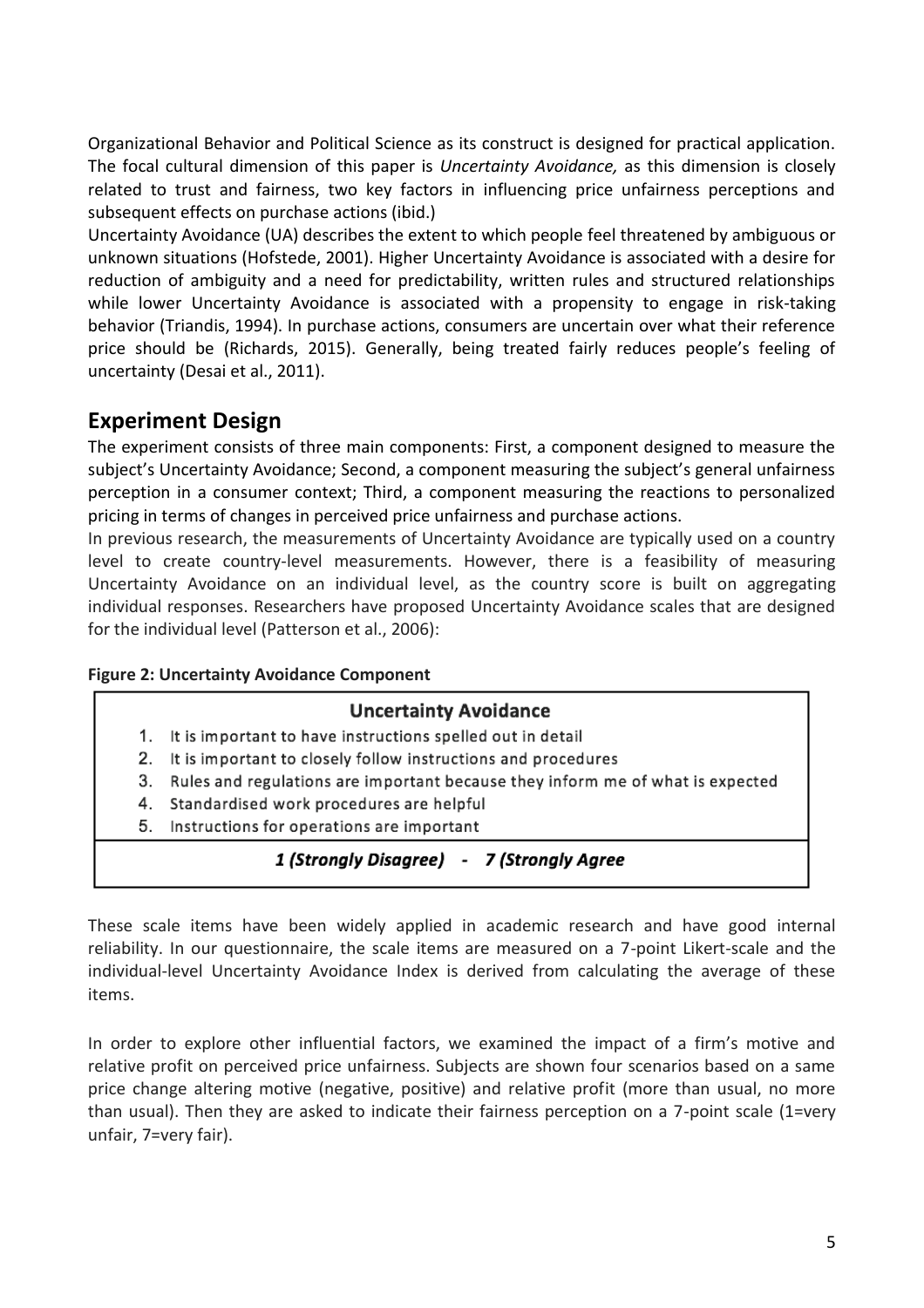| <b>Figures 3-6: Perceived Unfairness Scenarios</b> |  |
|----------------------------------------------------|--|
|----------------------------------------------------|--|

|                                                                                                                                                                                                                                                                                                                                                                                                                                                                                                                                                                                                                                                                                                                                                                                                                                                        | Scenario 2                                                                                                                                                                                                                                                                                                                                                                                                                                                                                                                                                                                                                                                                                                                                                                                        |  |
|--------------------------------------------------------------------------------------------------------------------------------------------------------------------------------------------------------------------------------------------------------------------------------------------------------------------------------------------------------------------------------------------------------------------------------------------------------------------------------------------------------------------------------------------------------------------------------------------------------------------------------------------------------------------------------------------------------------------------------------------------------------------------------------------------------------------------------------------------------|---------------------------------------------------------------------------------------------------------------------------------------------------------------------------------------------------------------------------------------------------------------------------------------------------------------------------------------------------------------------------------------------------------------------------------------------------------------------------------------------------------------------------------------------------------------------------------------------------------------------------------------------------------------------------------------------------------------------------------------------------------------------------------------------------|--|
| Scenario 1<br>This past winter, Spider-Man action figures were a<br>very popular gift, so popular that many stores sold<br>out of the doll. One large retailer in London sold out<br>of Spider-Man action figures at the beginning of<br>December and was sold out for almost three weeks.<br>One week before Christmas, an employee discovered<br>one Spider-Man action figure in a storeroom. The<br>managers of the store knew that many customers<br>would like to buy the figure. They decided to sell the<br>figure by auction and announced over the store's<br>loudspeaker that they would sell the figure to<br>whichever customer offered to pay the highest price.                                                                                                                                                                          | This past winter, Spider-Man action figures were a<br>very popular gift, so popular that many stores sold<br>out of the figures. One large retailer in London sold<br>out of Spider-Man action figures at the beginning of<br>December and was sold out for almost three weeks.<br>One week before Christmas, an employee discovered<br>one Spider-Man action figure in a storeroom. The<br>managers of the store knew that many customers<br>would like to buy the figure. They decided to sell the<br>figure by auction and announced over the store's<br>loudspeaker that they would sell the figure to<br>whichever customer offered to pay the highest price.<br>The profits from the auction sale would go to help<br>the company fund an on-site employee childcare<br>facility.           |  |
| 1 (Very Unfair) - 7 (Very Fair)                                                                                                                                                                                                                                                                                                                                                                                                                                                                                                                                                                                                                                                                                                                                                                                                                        | 1 (Very Unfair) - 7 (Very Fair)                                                                                                                                                                                                                                                                                                                                                                                                                                                                                                                                                                                                                                                                                                                                                                   |  |
|                                                                                                                                                                                                                                                                                                                                                                                                                                                                                                                                                                                                                                                                                                                                                                                                                                                        |                                                                                                                                                                                                                                                                                                                                                                                                                                                                                                                                                                                                                                                                                                                                                                                                   |  |
| <b>Scenario 3</b><br>This past winter, Spider-Man action figures were a<br>very popular gift, so popular that many stores sold<br>out of the figures. One large retailer in London sold<br>out of Spider-Man action figures at the beginning of<br>December and was sold out for almost three weeks.<br>One week before Christmas, an employee discovered<br>one Spider-Man action figure in a storeroom. The<br>managers of the store knew that many customers<br>would like to buy the figure. They decided to sell the<br>figure by auction and announced over the store's<br>loudspeaker that they would sell the figure to<br>whichever customer offered to pay the highest price.<br>After one customer got very angry, the manager said<br>the profits from the auction sale would go to help<br>the company fund an on-site employee childcare | Scenario 4<br>This past winter, Spider-Man action figures were a<br>very popular gift, so popular that many stores sold<br>out of the figures. One large retailer in London sold<br>out of Spider-Man action figures at the beginning of<br>December and was sold out for almost three weeks.<br>One week before Christmas, an employee discovered<br>one Spider-Man action figure in a storeroom. The<br>managers of the store knew that many customers<br>would like to buy the figure. They decided to sell the<br>figure by auction and announced over the store's<br>loudspeaker that they would sell the figure to<br>whichever customer offered to pay the highest price.<br>The profits from the auction sale would go to a<br>charitable foundation that gives toys to poor<br>children. |  |

Past research suggests that auctions can be perceived as the firms taking advantage of increased consumer demand, result in perceived higher profits (Holt, 1995; Kahneman; Knetsch; Thaler, 1986), so we expect subjects referring the first scenario as the retailer auctioning off the Spider-Man action figure with negative motive (taking advantage of consumers) and making higher profits. In the second scenario we changed the negative motive to positive by saying that the retailer will use the profit for public good, keeping the perceived profit constant. In the third scenario we create negative motive and no more than usual profit with the additional information that the retailer will donate the profit to charity but only decide to do that after receiving a complaint from a consumer. The last scenario changes the motive to positive by indicating the donation at the beginning.

The last section of the experiment is designed to elicit subjects' purchasing behavior and price perception on personalized pricing. We selected a bundle of standard products (5 Bananas, 12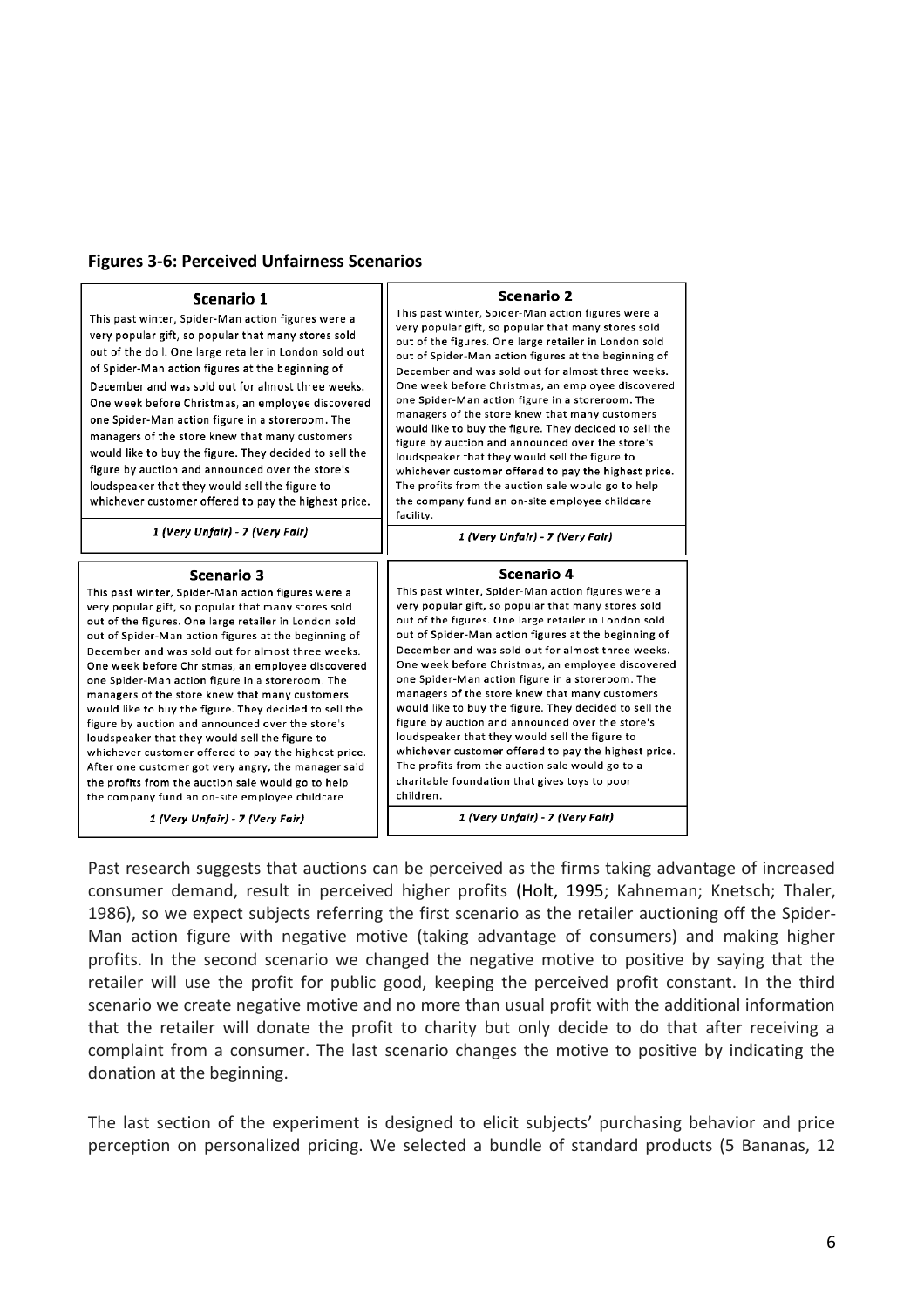cans of Coke, Minced Beef, 450g Cornflakes, 1L Orange Juice, 1L Laundry Detergent) in the supermarket that are rather well-known by consumers. Moreover, using a bundle of goods will reduce the impact of individual differences in willingness to pay. While we note that the willingness to pay for this particular goods bundle will, to some extent, depend on the subject's individual preferences, the factor of interest is not willingness to pay in itself, but the resulting change in willingness to pay after personalized pricing is applied.



#### **Figure 7: Bundle of products**

Subjects are engaged with a series of purchasing decisions, consisting of a confidential round and a non-confidential round, to indicate their purchasing behavior as well as perceptions confront 5 different price levels (£7.5, £10, £12.5, £15, £17.5, centered on the real market price). We varied the offered price for this bundle in a random order to eliminate the potential effect of anticipated ascending price level. In the confidential round subjects, are asked to make buy/not buy decision followed by a 7-point scale perceived fairness selection (1=very unfair, 7=very fair) at each price level with no additional information, whereas in the non-confidential round a price distribution of what other people are charged is given to simulate the experience and transparency in brick-andmortar stores. We expect to see changes in purchasing behavior as well as price perception prior and post price distribution.



#### **Figure 8: Distribution of the price other customers are charged**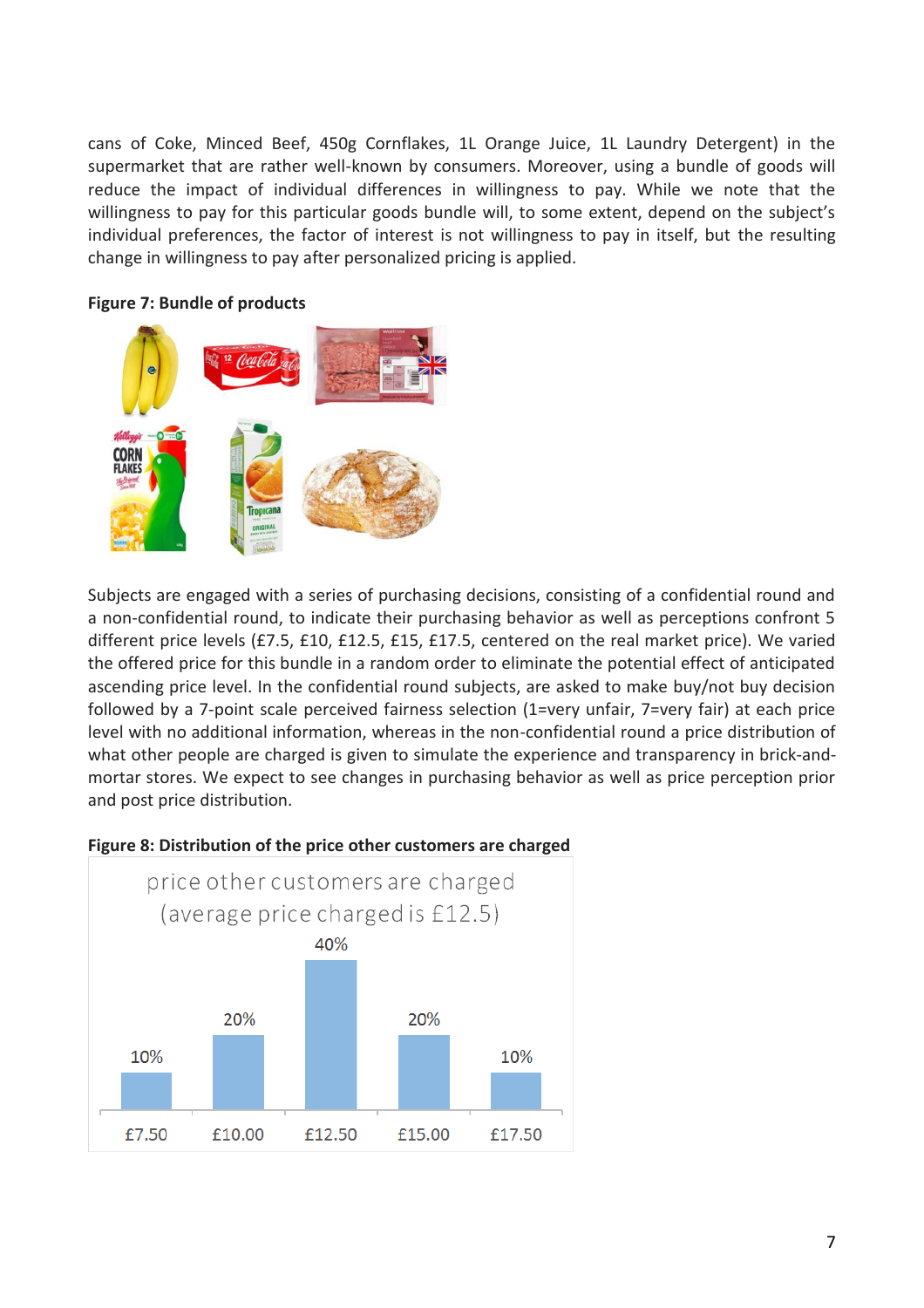Subjects are asked to guess the price of the bundle before being given the distribution. By including this factor in the analysis, we control the interpersonal inequality in initial price perceptions. Our ultimate goal is to find out the changes in both perceived unfairness and purchase behaviour derived from knowing prices that other people are charged, and the linkage to individual Uncertainty Avoidance level.

# **Analysis & Results**

Below are our analysis and results from the experiments we conducted.

#### **Finding 1**: *UAI is uncorrelated with age, gender, and surprisingly, nationality in our case.*

We think this is understandable for two reasons. Firstly, in our survey design, the nationality question is optional and received only 66 responses. The sample size might be too small to replicate the findings by Hofstede. Secondly, perhaps more importantly, as most of our respondents are LSE Students, the cultural difference within sample is probably significantly smaller than the general population.

We run the following regression:

UAI  $\sim$  age + gender + nationality

None of the slope coefficients is significant.

(see appendix for regression output)

#### **Finding 2**: *Perception of price unfairness and buying decision are highly correlated.*

Naturally, when the price is perceived as unfair, consumer is less likely to buy. Our data is in line with this intuition, a good indicator that respondents took our survey seriously.

At each price level, we performed regression of buying decision on fairness perception and conducted t-test for the significance of the slope coefficients. We find that in almost all cases, we have strong evidence for correlation between purchasing decision and fairness perception.

Table of P-values for the t-test with the null hypothesis that there is no correlation between purchasing decision and fairness perception

#### **Figure 9: Probability values (P-values) of the used price levels**

| price level Before |                    | <b>After</b>      |
|--------------------|--------------------|-------------------|
| £7.50              | 0.004302           | 0.174             |
| £10.00             | 0.0000168          | 0.0117            |
| £12.50             | $1.07E-10$         | 1.06E-08          |
| £15.00             | 0.0000977 4.48E-09 |                   |
| £17.50             |                    | 0.000126 0.000284 |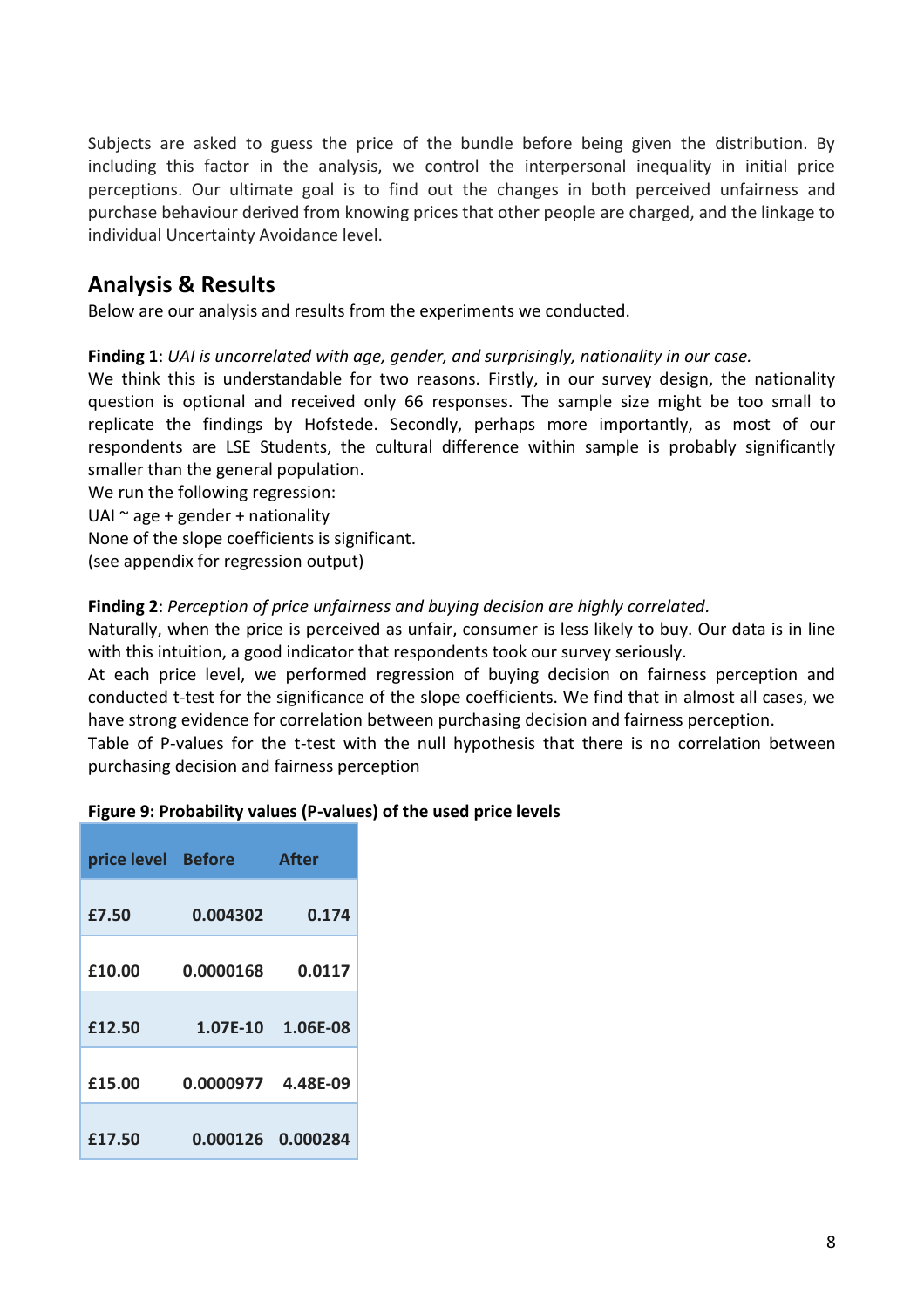By aggregating all price levels, we also find a very clear relationship between average fairness perception and proportion of respondents choosing to purchase.





**Finding 3**: *After the average price 12.5 is disclosed, the change in buying decision differs at each price level.*

At P=7.5, P=10,P=12.5, more people opted to buy. At P=15, P=17.5, more people opted not to buy.

Before the price is revealed, at P=7.5, 84% of people choose to buy, after the average price of 12.5 is disclosed, 86% of people choose to buy; at P=10, 64% of people choose to buy, after the disclosure, 77% of people choose to buy; at P=12.5, 49% of people choose to buy, and after the disclosure, 61% of people choose to buy. Intuitively, we see increases in the proportion of people buying because people now think they are getting a good deal.

At P=15, 19% of people choose to buy, and 12% choose to buy after the disclosure; at P=17% choose to buy and only 6% choose the buy after the disclosure, presumably because they now see they are getting a bad deal.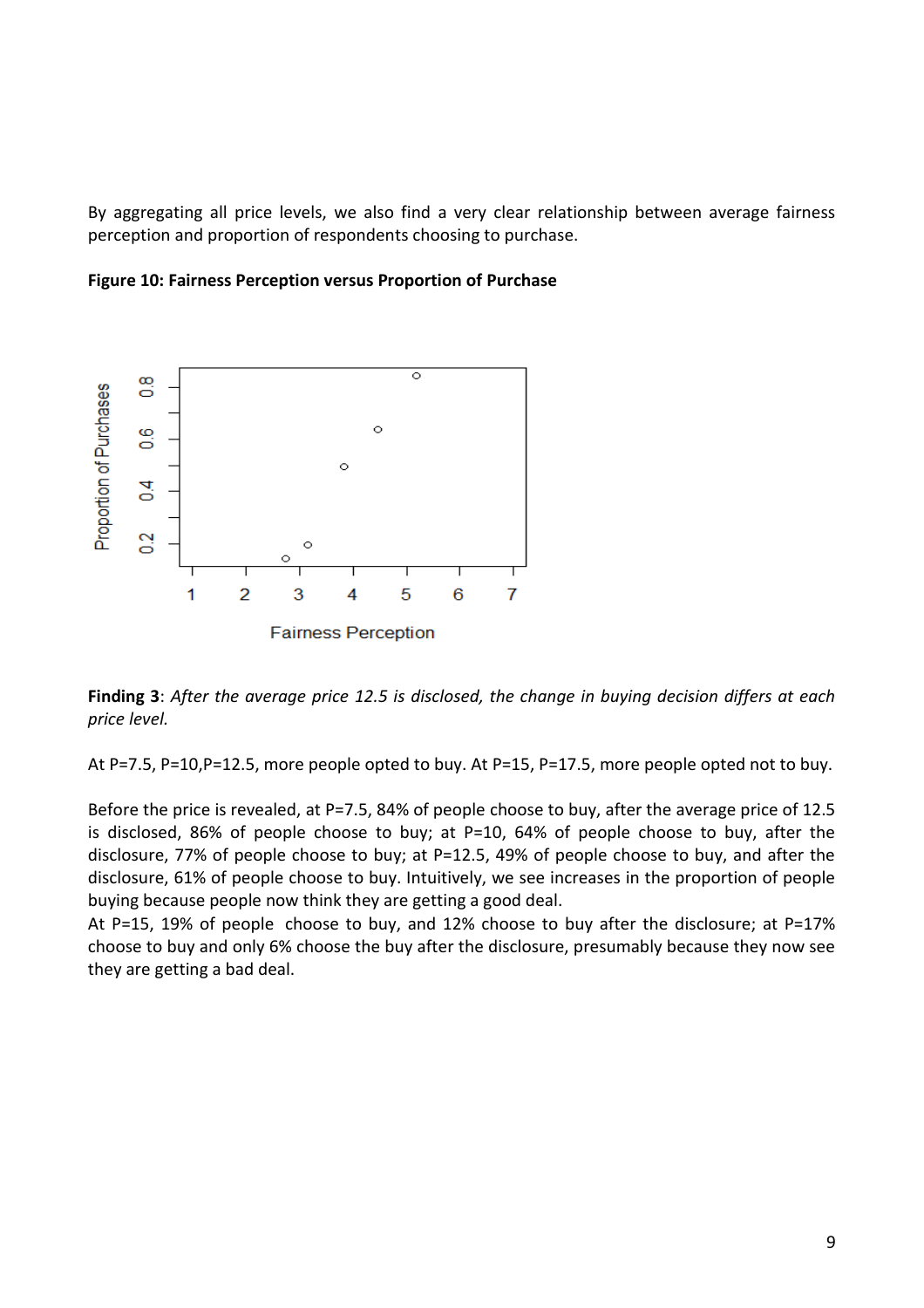

### **Figure 11: Difference in proportion of purchases**

### **Core findings**

By and large, the data collected supported the predictions our working theory made. In particular, there are three major core findings.

**Core Finding 1**: *Change in fairness perception before and after the price disclosure is positively correlated with UAI, which fits our hypothesis that consumers high in Uncertainty Avoidance will perceive greater price unfairness under personalized pricing.*

Note that given our research design, we are not interested in the correlation between UAI and perceived price unfairness before the disclosure per se. Since people naturally come in with very different estimates of the bundle's worth, testing for correlation between UAI and perceived price unfairness before disclosure would inevitably be biased by preconceived estimates of the bundle's worth, a hidden variable that we have no direct way of controlling for. By considering the difference in before and after fairness perception, however, we eliminate the impact of the hidden variable and provide a more accurate measure of people's readiness to form price unfairness perception.

We estimate the following regression:

Difference in Fairness Perception at 17.50 ~ UAI + gender + age

Age and gender are included as controls. Removing them does not change our result.

The estimate for the slope coefficient is -0.34, with p-value at 0.05, marginally significant at 5% significance level and highly significant at 10% significance level. (see appendix for full regression output).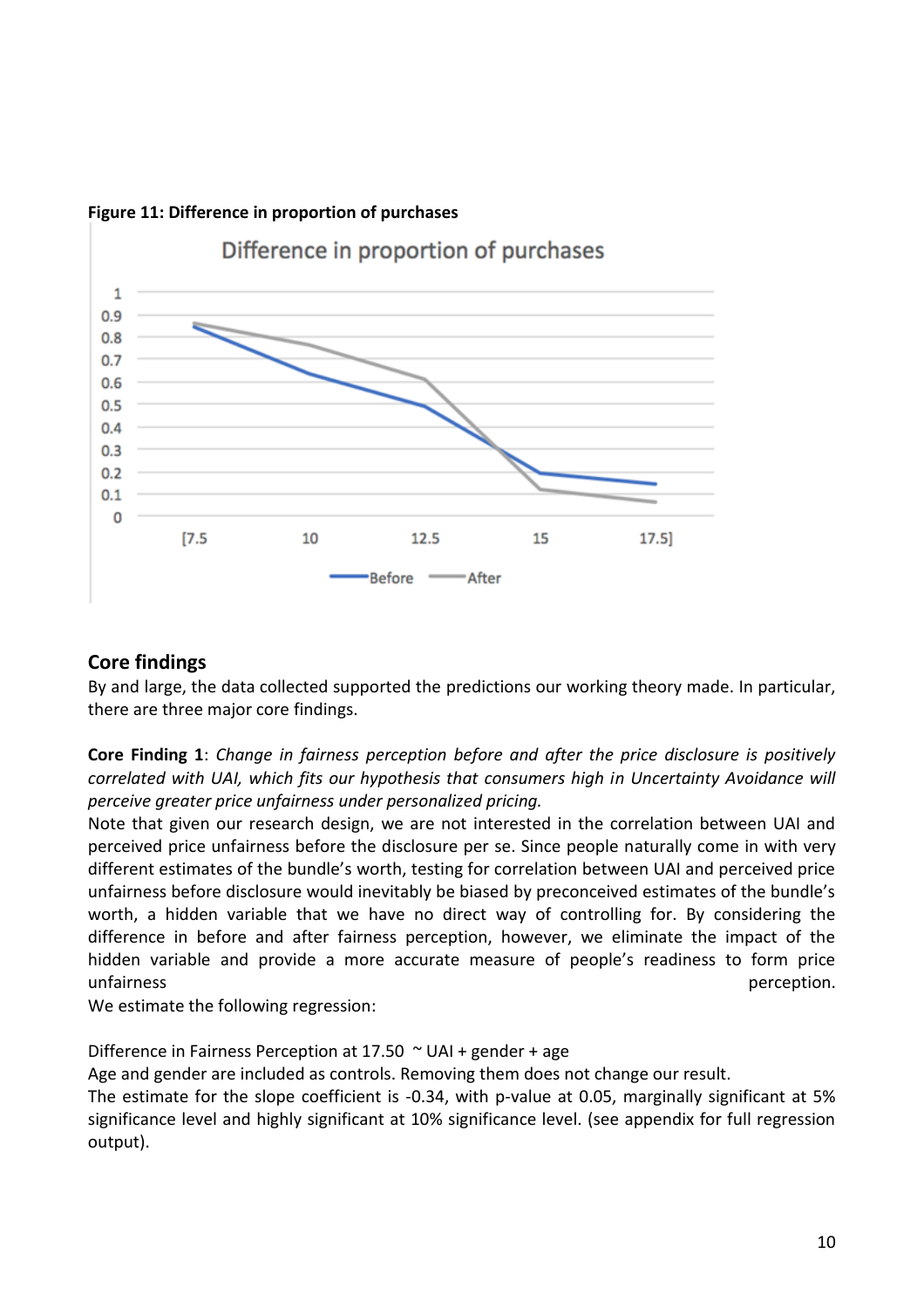We note that such correlation does not exist at other price levels, which is slightly surprising. We did not expect to find any correlation at P=7.5, P=10, or P=12.5, since unfairness perceptions are significantly lower when experienced as advantageous inequity (Richards et al., 2015). At P=15, however, we were expecting to find a positive correlation with UAI, albeit in smaller magnitude than the coefficient at 17.5. Statistical analysis shows that while the coefficient(-0.13) is indeed negative and smaller in magnitude than the coefficient at P=17.5, as we predicted, the associated p-value is 0.35, falling short of any meaningful threshold for statistical significance. We suspect that at P=15, the deviation from the average price is too small to induce strong feelings of price unfairness and consequently fail to produce a statistically significant result in our limited sample size.

**Core Finding 2**: *Change in before and after purchase decision is positively correlated with UAI*. This fits our hypothesis that the subsequent negative effects on purchase probability are greater for consumers with high Uncertainty Avoidance.

We run the following regression:

Difference in Buying  $17.50 \approx$  UAI The estimated slope coefficient is -0.11, with p-value at 0.0072, again a highly significant result.

**Core Finding 3**: the Buy-Buy group (mean UAI 5.21) is significantly less uncertainty avoidant from Buy-No Buy group(mean UAI 5.60).

We are interested in knowing whether UAI influences consumer's purchase decision in the face of perceived price unfairness. An intuitive way to investigate this is to compare those who s

We aggregate the data for all price levels and performed t-test for the difference in means. The resultant p-value for the associated difference in mean test 0.03193, suggesting a highly significant result. In other words, in the presence of price unfairness (the disclosures), those who reacted more strongly by changing buying decision to no buying decision are on average more uncertainty avoidant.

Below is a density graph that illustrates the difference in mean. Clearly, the Buy-Buy group is more densely distributed in the middle, whereas the Buy-No Buy group is skewed towards the right (higher uncertainty avoidance).

### **Figure 12: UAI by Purchase Decision Change**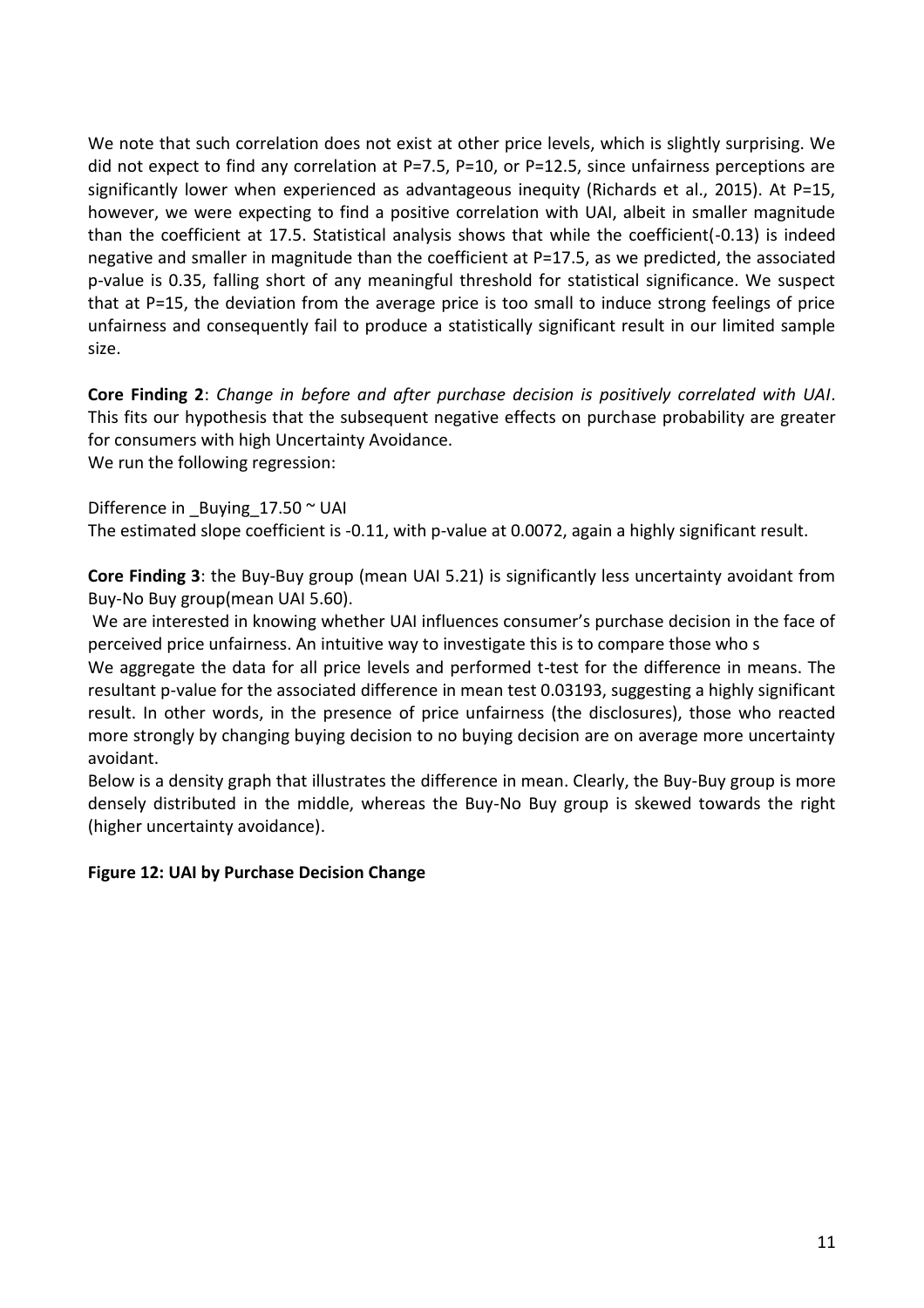**UAI by Purchase Decision Change** 



#### **(red line indicates Buy-Buy group, black line indicates Buy-No Buy group)**

# **Conclusion & Implications for Business**

In this study we examine the role of Uncertainty Avoidance in determining the magnitude of perceived price unfairness and the dimension's role in the relationship between perceived price unfairness and purchase probability for brick-and-mortar stores.

Consistent with existing research, we find a strong negative correlation between perceived price unfairness and purchase probability. Moreover, we find that consumers with a high Uncertainty Avoidance will, indeed, perceive a higher level of price unfairness when exposed to personalized pricing. This can be explained by the lower willingness to trust that humans with a high Uncertainty Avoidance exhibit, which will consequently impact the trust in the Buyer-Seller relationship (see Figure 1) and lead to them assigning a relatively lower level of altruism to the firm's motive for deviating from the dual entitlement. Moreover, we find that the subsequent negative effect on purchase probability is stronger for people with a high Uncertainty Avoidance, i.e. they are willing to give up more value to avoid unfair treatment compared to consumers with a low Uncertainty Avoidance. This result supports Desai et al.'s finding that unfairness perceptions increase uncertainty, and thus, we should, indeed, expect that consumers with a high Uncertainty Avoidance are willing to go further to avoid unfair treatment (and in extension, to avoid uncertainty).

Due to the high procedural transparency that brick-and-mortar stores face, perceived price unfairness is a key factor in the decision of whether to adopt a personalized pricing scheme. Our findings can be applied by decision-makers to further their understanding of differences in cultural factors in respective markets' marketing environment, by relating our results on individual behavior to Geert Hofstede's country-level Uncertainty Avoidance Index covering more than 70 countries. While prescriptions about decision-making in this regard will be left to additional research, the implications for brick-and-mortar stores is that the obstacle that is unfairness perceptions is greater in countries with high Uncertainty Avoidance such as Japan, France and Spain, while personalized pricing is more feasible in countries with a low Uncertainty Avoidance such as Denmark, Singapore and the United Kingdom. Naturally it follows that there is a greater need (and ROI) for mitigating perceived price unfairness in countries with a high Uncertainty Avoidance, particularly when efforts are focused on increasing trust in the Buyer-Seller relationship. Relevant research for decision-makers on trust in the Buyer-Seller relationship has been conducted (e.g. Doney & Cannon,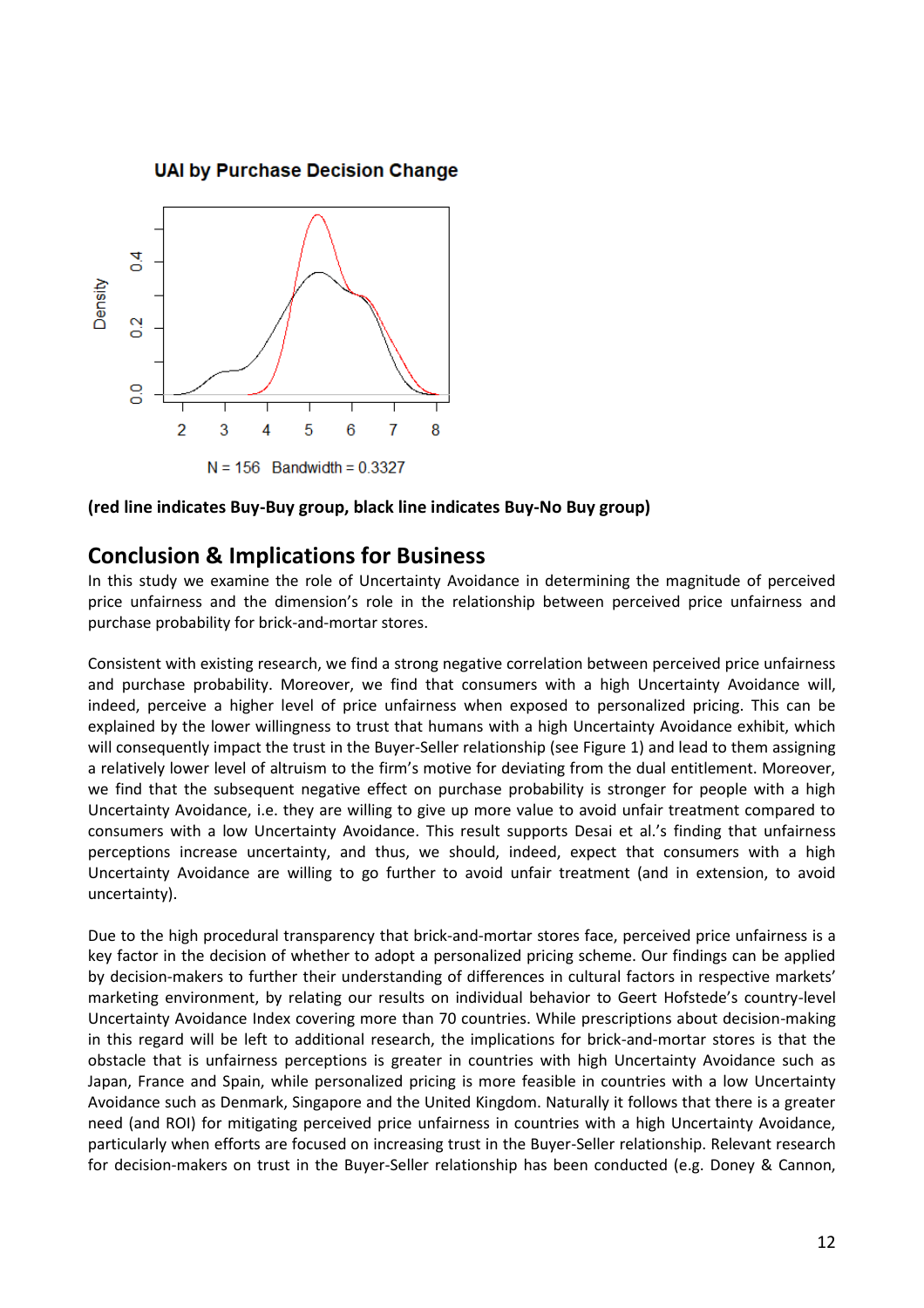1999; Akrout et al., 2016; Abdul et al., 2012), however, it remains to determine the implications of the remaining five of Hofstede's cultural dimensions for the viability of personalized pricing schemes in the brick-and-mortar industry.

# **Literature**

Abdul, W.K., Gaur, S., Peñaloza, L. (2012). 'The Determinants of Trust in Buyer-Seller Relationships: an empirical investigation in rural India'. *Australasian Marketing Journal,* Vol. 20(4).

Akrout, H., Diallo, M., Akrout, W., Chandon, J. (2016). 'Affective Trust in Buyer-Seller Relationships: a twodimensional scale'. *Journal of Business & Industrial Marketing,* Vol. 31(2).

Anderson, E. T.; Simester, D. I. (2008).`Research Note - Does Demand Fall When Customers Perceive that Prices Are Unfair? The Case of Premium Pricing for Large Sizes´. *Marketing Science*, Vol. 27(3).

Bolton, L. E.; Warlop, L.; Alba, J. W. (2003). `Consumer Perceptions of Price (Un)Fairness´. *Journal of Consumer Research*, Vol. 29(4).

Brosnan, S. F.; De Waal, F. B. M. (2003) 'Monkeys Reject Unequal Pay'. *Nature*, Vol. 425.

Campbell, M. (1999) Perceptions of price fairness: Antecedents and consequences. *Journal of Marketing Research*, Vol. 36(2).

Campbell, M. C. (2007). `Says Who?! How the Source of Price Information and Affect Influences Perceived Price (Un) Fairness´. *Journal of Marketing Research*, Vol. 44(2).

Chapuis, J. M. (2012). `A cross-cultural analysis of passenger's reactions to revenue and pricing management´. *Journal of Revenue and Pricing Management*, Vol. 12(1).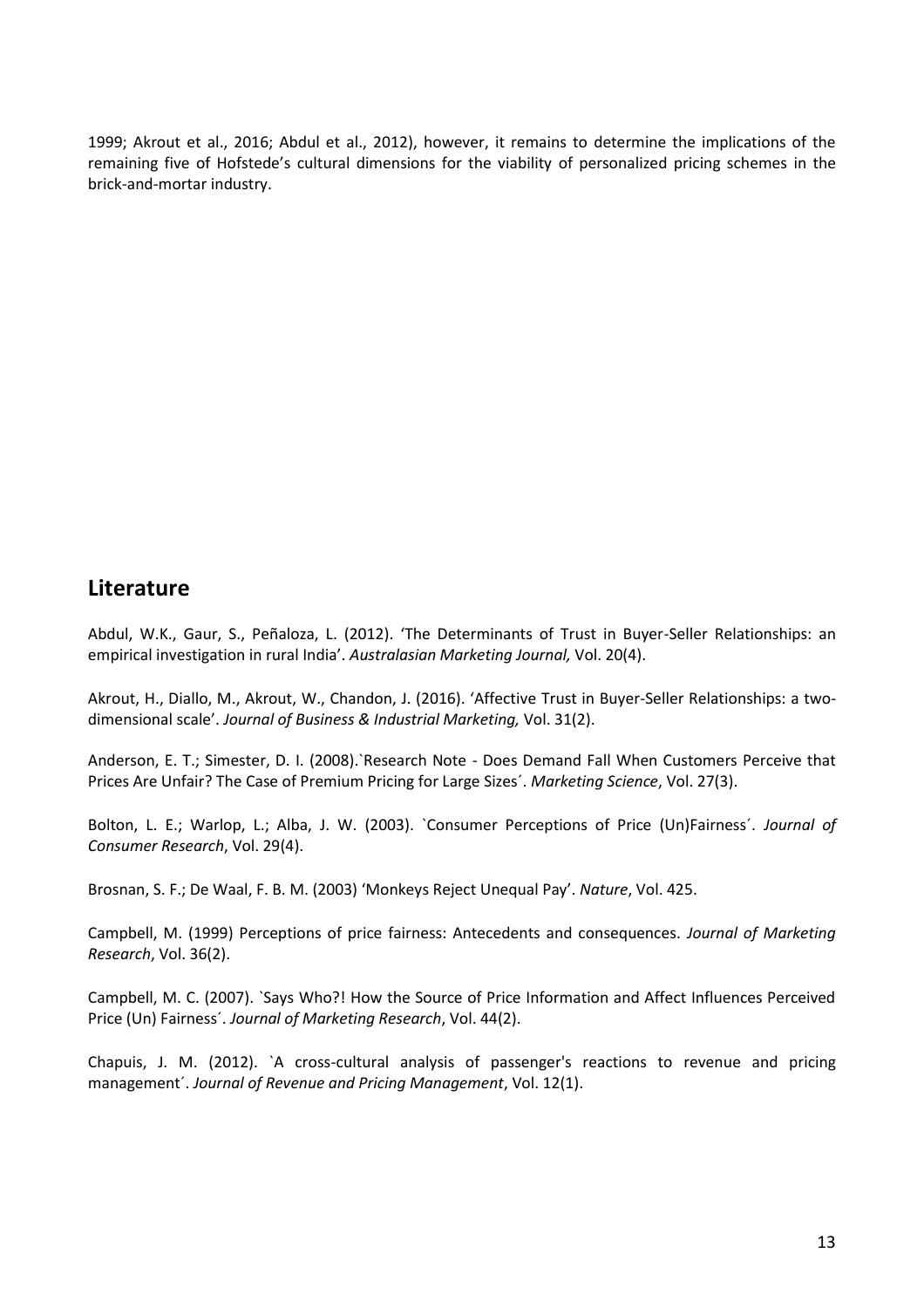Desai, S. D.; Sondak, H.; Diekmann, K. A. (2011). `When Fairness Neither Satisfies nor Motivates: The Role of Risk Aversion and Uncertainty Reduction in Attenuating and Reversing the Fair Process Effect´. *Organizational Behavior and Human Decision Processes*, Vol. 116(1).

Doney, P., & Cannon, J. (1999). 'An Examination of the Nature of Trust in Buyer-Seller Relationships'. *Journal of Marketing,* Vol. 61(2).

Fan, T. P. C.; Leung, R. W. F. (2005). `Price disparity based on trip origins: Evidence on dense non-stop intercontinental air routes.´ *Journal of Revenue and Pricing Management*, Vol. 4(3).

Fenech, C. & Perkins, B. (2015). `Made-to-order: The rise of mass personalization´. *The Deloitte Consumer Review*, Vol. 11(1).

Garbarino, E.; Lee, O. F.; Miyazaki, A. D. (2003). `Dynamic Pricing in Internet Retail: effects on consumer trust´. *Psychology and Marketing*, Vol. 26(6).

Garbarino, E.; Maxwell, S. (2010). `Consumer Response to Norm-Breaking Pricing Events in E-commerce´. *Journal of Business Research*, Vol. 63(9).

Hofstede, G. (1980). 'Culture's Consequences: International Differences in Work-Related Values'. *Beverly Hills; London; Sage c1980*

Hofstede, G. (2001). *Comparing Values, Behaviors, Institutions, and Organizations across Nations*. Thousand Oaks: Sage Publications.

Holt, C. A. (1995). `Industrial Organization: A Survey of Laboratory Research´. In *The Handbook of Experimental Economics*, ed. by Kagel, J. J.; Roth, A. E. Princeton: Princeton University Press.

Kahneman, D.; Knetsch, J. L.; Thaler, R. H. (1986). `Fairness and the Assumptions of Economics´. *The Journal of Business*, Vol. 59(4).

Lee, S., Illia, A., Lawson-Body, A. (2011). 'Perceived Price Unfairness of Dynamic Pricing'. *Industrial Management & Data Systems,* Vol. 111(4).

Mittal, D., Agrawal, S. (2016). 'Price Transparency reflects Assurance and Reliability'. *Journal of Retailing and Consumer Services,* Vol. 31.

Patterson, P. G.; Cowley, E.; Prasongsukarn, K. (2006). `Service failure recovery: The moderating impact of individual-level cultural value orientation on perceptions of justice. *International Journal of Research in Marketing*, Vol. 23(3).

Richards, T. J.; Liaukonyte, J.; Streletskaya, N. A. (2015). `Personalized Prices and Price Fairness´. *International Journal of Industrial Organization*, Vol.44.

Rotemberg, J. (2011). 'Fair Pricing'. *Journal of the European Economics Association,* Vol.9(5).

Sahay, A. (2007). `How to Reap Higher Rewards With Dynamic Pricing´. *MIT Sloan Management Review*, Vol.48(4).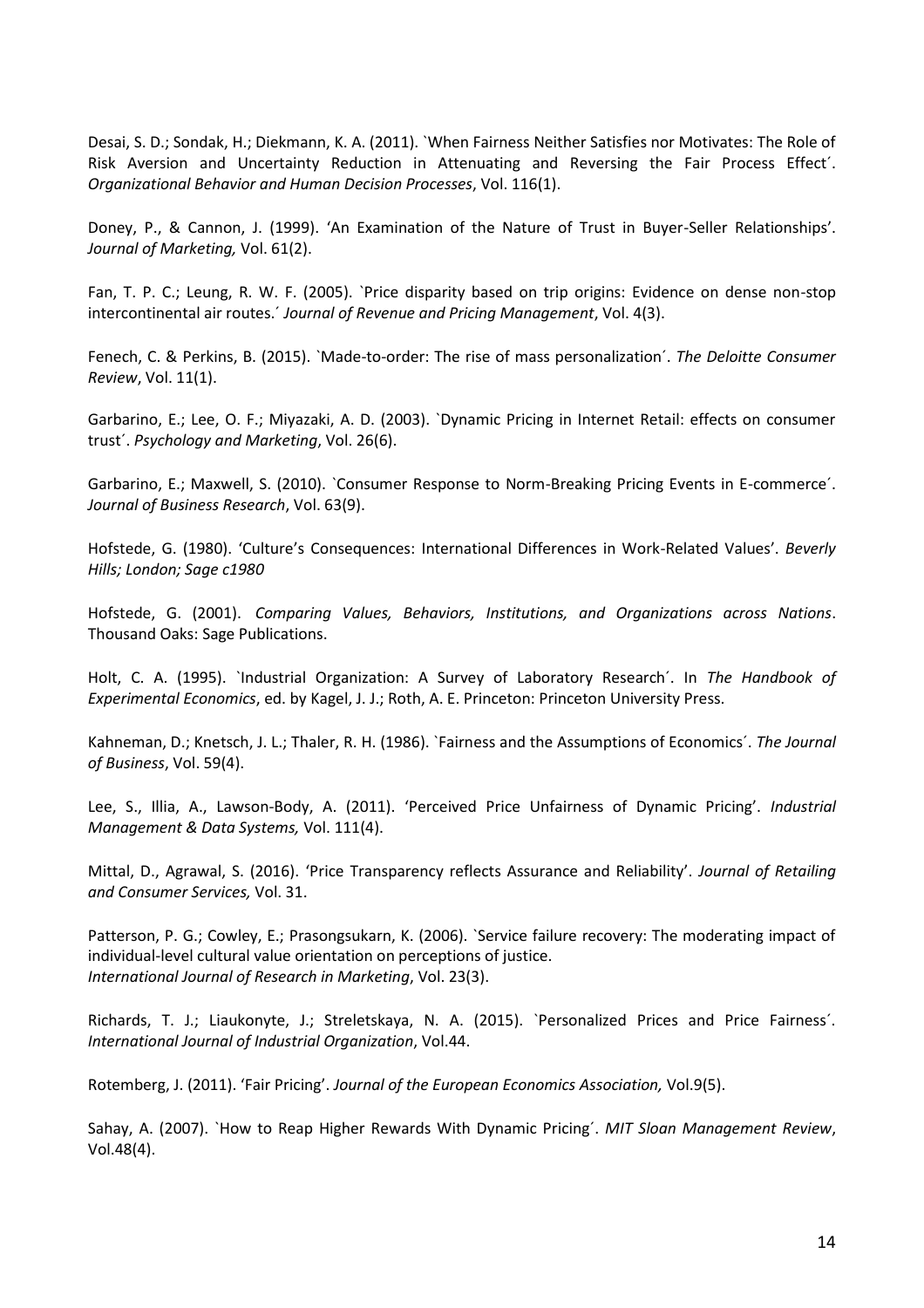Triandis, H. C. (1994). *Culture and Social Behavior.* New York: McGraw-Hill.

Walster [Hatfield], E., Walster, G.W., & Berscheid, E. (1978). 'Equity: Theory and research'. Boston: Allyn and Bacon.

Weisstein, F.; Monroe, K.; Kukar-Kinney, M. (2013). `Effects of price framing on consumers' perception of online dynamic pricing practices´. *Journal of the Academy of Marketing Science*, Vol. 41(5).

Woodside, A.G.; Hsu, S.Y.; Marshall, R. (2011). `General theory of cultures' consequences on international tourism behavior.´ *Journal of Business Research*, Vol. 64(8).

Wu, C., Liu, Y., & Wang, C. (2012). 'Consumer Responses to Price Discrimination: Discriminating Bases, Inequality Status, and Information Disclosure Timing Influences' *Journal of Business Research,* Vol. 65(1).

Xia, L.; Monroe, K.; Cox, J. L. (2004). `The Price is Unfair! A Conceptual Framework of Price Fairness Perceptions´. *Journal of Marketing*, Vol.68(4).

# **Appendix**

library(psych) library(sm) library(car) df <- read.csv("E:/LSE/groups2017/responses.csv", header=TRUE,stringsAsFactors=FALSE)

#1:unfair\_\_7:fair

######################################DATA Cleaning/Processing##############################################

colnames(df)< c("timestamp","consent","ua1","ua2","ua3","ua4","ua5","FP\_PN","FP\_PP","FP\_NN","FP\_NP","I\_B  $\_750$ ",

"I\_FP\_750","I\_B\_1000","I\_FP\_1000","I\_B\_1250","I\_FP\_1250","I\_B\_1500","I\_FP\_1500","I\_B\_1750" ,"I\_FP\_1750",

"P\_B\_750","P\_FP\_750","P\_B\_1000","P\_FP\_1000","P\_B\_1250","P\_FP\_1250","P\_B\_1500","P\_FP\_15 00","P\_B\_1750", "P\_FP\_1750","age","gender","nationality","GP") # FP\_PN : Fairness Perception\_ Profit Negativemotive # FP\_PP : Fairness Perception \_ Profit Postivemotive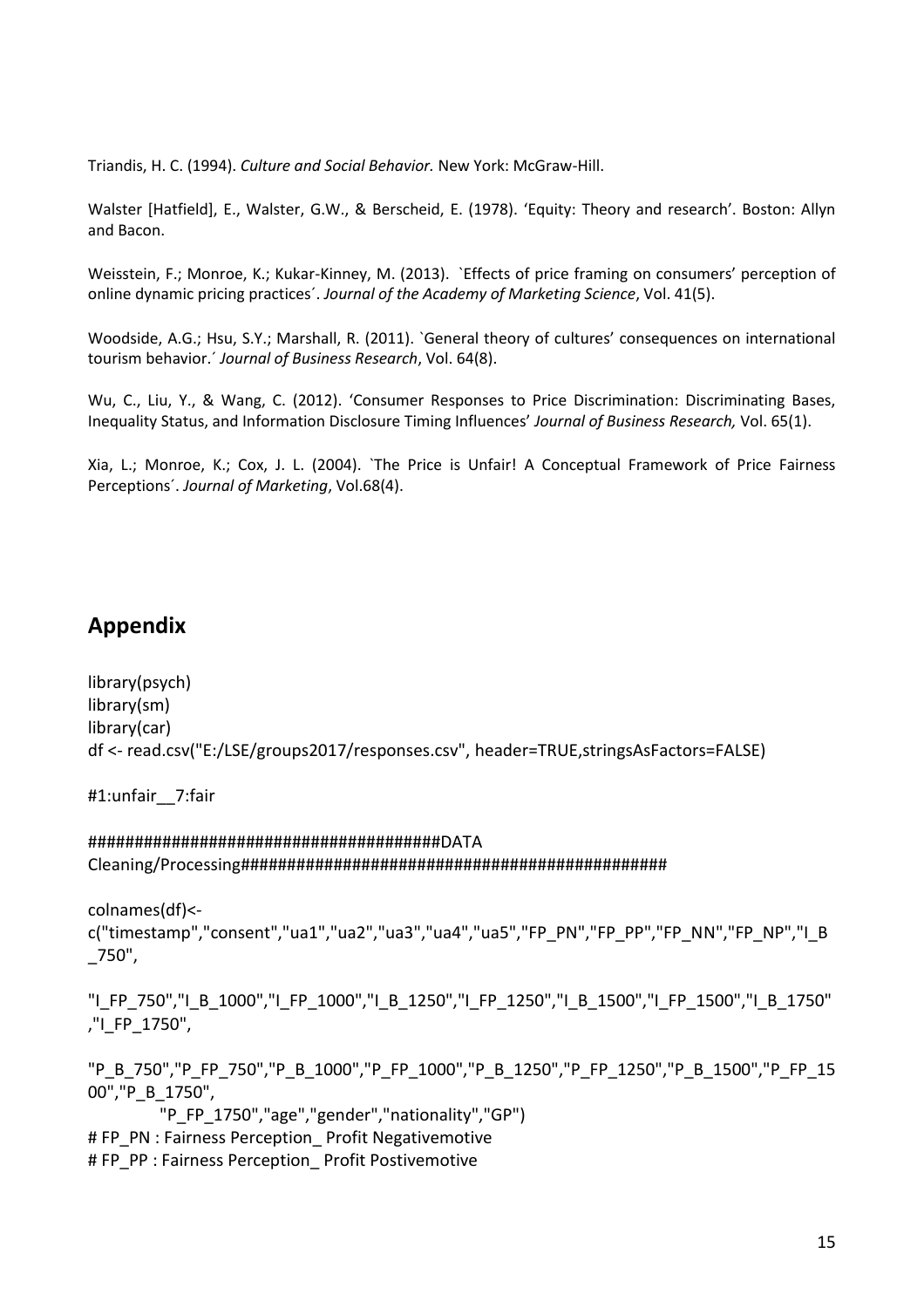```
# FP_NN : Fairness Perception_ Noprofit Negativemotive
# FP_NP : Fairness Perception _ Noprofit Postiveemotive
# I_B_750 : Initial_Buyingdecision_7.50
# I_FP_750 : Initial_Fairness Perception_7.50
# P_B_750 : Post_Buyingdecision_7.50
# P_FP_750 : Post_Fairness Perception_7.50
# GP:Guessed Price
#calculate UAI by taking the avergae of the five ua-related questions
df$UAI <- (df$ua1+df$ua2+df$ua3+df$ua4+df$ua5)/5
#describe(df$UAI)
#D_FP_750 : Difference in_Fairness Perception_(price level) = post - initial
df$D_FP_750 <- df$P_FP_750 - df$I_FP_750
df$D_FP_1000 <- df$P_FP_1000 - df$I_FP_1000
df$D_FP_1250 <- df$P_FP_1250 - df$I_FP_1250 
df$D_FP_1500 <- df$P_FP_1500 - df$I_FP_1500 
df$D_FP_1750 <- df$P_FP_1750 - df$I_FP_1750
#replace missing values in age with the mean
mage<-mean(df$age,na.rm = TRUE)
for(i in 1:nrow(df)){ 
  if(is.na(df$age[i])){
   df$age[i]<-mage
 }
}
#replace "Yes" with 1 and "No" with 0 in all I_B_(price level),P_B(price level)
df$I_B_750[df$I_B_750=="Yes"] <- 1
df$I_B_750[df$I_B_750=="No"] <- 0
df$I_B_750=as.numeric(df$I_B_750)
df$P_B_750[df$P_B_750=="Yes"] <- 1
df$P_B_750[df$P_B_750=="No"] <- 0
df$P_B_750=as.numeric(df$P_B_750)
df$I_B_1000[df$I_B_1000=="Yes"] <- 1
df$I_B_1000[df$I_B_1000=="No"] <- 0
df$I B 1000=as.numeric(df$I B 1000)
df$P_B_1000[df$P_B_1000=="Yes"] <- 1
df$P_B_1000[df$P_B_1000=="No"] <- 0
df$P_B_1000=as.numeric(df$P_B_1000)
df$I_B_1250[df$I_B_1250=="Yes"] <- 1
```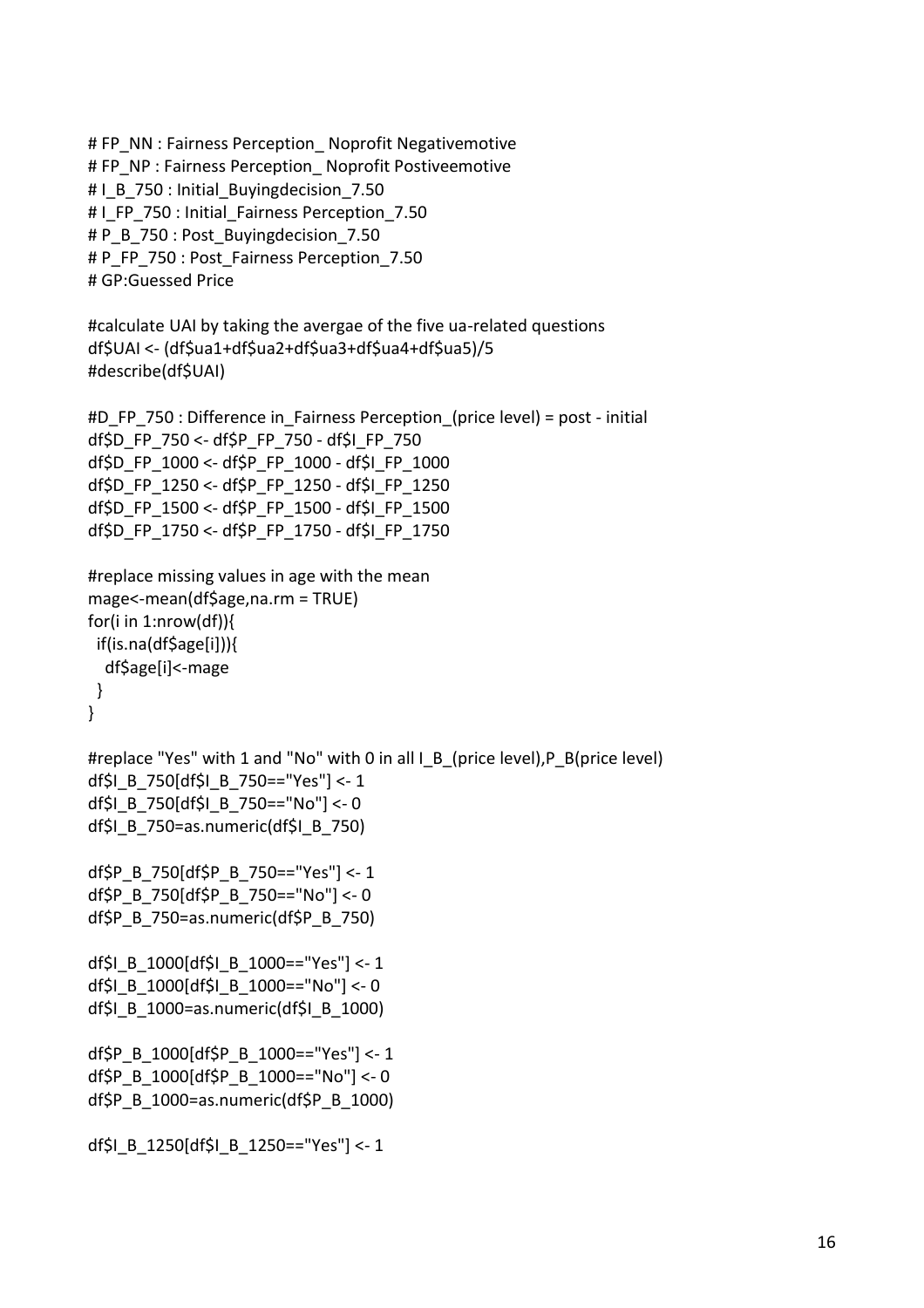df\$I\_B\_1250[df\$I\_B\_1250=="No"] <- 0 df\$I\_B\_1250=as.numeric(df\$I\_B\_1250) df\$P\_B\_1250[df\$P\_B\_1250=="Yes"] <- 1 df\$P\_B\_1250[df\$P\_B\_1250=="No"] <- 0 df\$P\_B\_1250=as.numeric(df\$P\_B\_1250) df\$I\_B\_1500[df\$I\_B\_1500=="Yes"] <- 1 df\$I\_B\_1500[df\$I\_B\_1500=="No"] <- 0 df\$I\_B\_1500=as.numeric(df\$I\_B\_1500) df\$P\_B\_1500[df\$P\_B\_1500=="Yes"] <- 1 df\$P\_B\_1500[df\$P\_B\_1500=="No"] <- 0 df\$P\_B\_1500=as.numeric(df\$P\_B\_1500) df\$I\_B\_1750[df\$I\_B\_1750=="Yes"] <- 1 df\$I\_B\_1750[df\$I\_B\_1750=="No"] <- 0 df\$I\_B\_1750=as.numeric(df\$I\_B\_1750) df\$P\_B\_1750[df\$P\_B\_1750=="Yes"] <- 1 df\$P\_B\_1750[df\$P\_B\_1750=="No"] <- 0 df\$P\_B\_1750=as.numeric(df\$P\_B\_1750)

#buying decison change at each price level, post-initial df\$D\_B\_750 <- df\$P\_B\_750 - df\$I\_B\_750 df\$D\_B\_1000 <- df\$P\_B\_1000 - df\$I\_B\_1000 df\$D\_B\_1250 <- df\$P\_B\_1250 - df\$I\_B\_1250 df\$D\_B\_1500 <- df\$P\_B\_1500 - df\$I\_B\_1500 df\$D\_B\_1750 <- df\$P\_B\_1750 - df\$I\_B\_1750

#replace "Male" with 0, "Female" with 1, "Other" , "Prefer Not to say"= NA in gender df\$gender[df\$gender!="Male" & df\$gender !="Female"] <- NA df\$gender[df\$gender=="Male"] <- 0 df\$gender[df\$gender=="Female"] <- 1

#######################################DATA Analysis Preliminary##########################################

#see if UAI is correlated with gender or age fit UAI genderage<-  $Im(UA1 ~ \gamma$  gender + age +nationality,na.action=na.omit,data=df) summary(fit\_UAI\_genderage)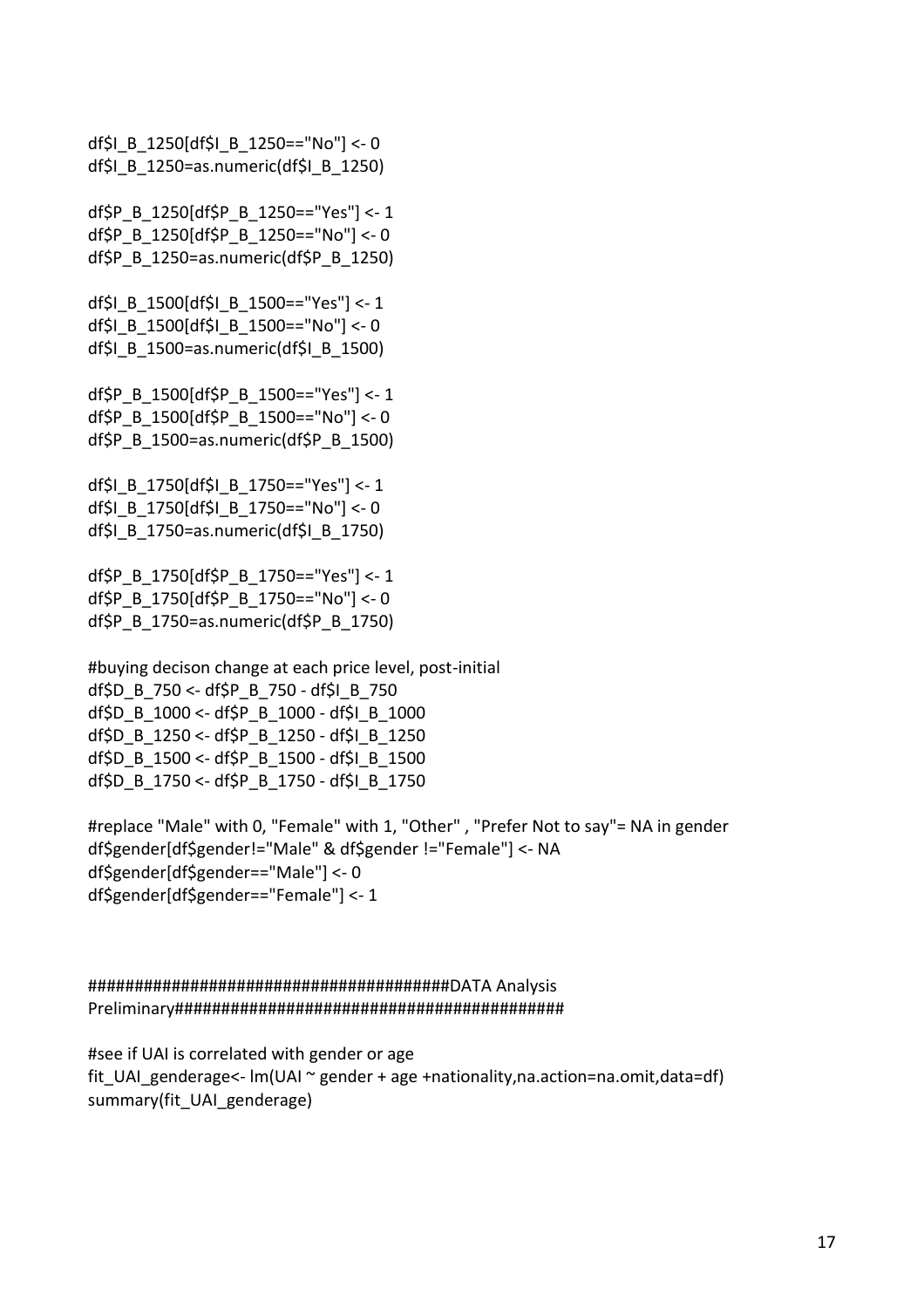```
#perception of price unfairness and buying decision are highly correlated,record p-values
summary(Im(I - B - 750 \sim I - FP - 750, data=df))
summary(Im(I_B_1000 \sim I_F - 1000, data=df))
summary(Im(I - B_1 1250 ~\text{m}) FP 1250 , data=df))
summary(Im(I - B_1 1500 ~ \text{m}) FP 1500 , data=df))
summary(lm(I_B_1750 ~ I_FP_1750 , data=df))
summary(lm(P_B_750 ~ P_FP_750 , data=df))
summary(Im(P_B_1000 \sim P_F P_1000, data=df))
summary(lm(P_B_1250 ~ P_FP_1250 , data=df))
summary(\text{Im}(P \ B \ 1500 \degree P \ \text{FP } 1500, data=df))
summary(Im(P_B_1750 \sim P_F_P_1750, data=df))
#more likely to buy when people think the price is fair
I_B_average <-
c(mean(as.numeric(df$I_B_750)),mean(as.numeric(df$I_B_1000)),mean(as.numeric(df$I_B_1250)
),
         mean(as.numeric(df$I_B_1500)),mean(as.numeric(df$I_B_1750)))
I_FP_average <-
c(mean(df$I_FP_750),mean(df$I_FP_1000),mean(df$I_FP_1250),mean(df$I_FP_1500),mean(df$I
FP_1750))
plot(I_FP_average,I_B_average,xlab="Fairness Perception",ylab="Proportion of 
Purchases",xlim=c(1,7))
#plot buying decision before and after price disclosure,use excel
ave I B \lt-
c(mean(df$I_B_750),mean(df$I_B_1000),mean(df$I_B_1250),mean(df$I_B_1500),mean(df$I_B_1
750))
ave P B \lt-
c(mean(df$P_B_750),mean(df$P_B_1000),mean(df$P_B_1250),mean(df$P_B_1500),mean(df$P_B
_1750))
```
#######################################DATA Analysis Core##########################################

#regression of change in fairness perception on UAI at P=17.5 fit\_D1500<-  $Im(D_FP_1500 \sim UAl + age + gender$ , data=df) summary(fit\_D1500) fit D1750 <- lm( D FP  $1750 ~\degree$  UAI + age + gender, data=df) summary(fit\_D1750)

#regression of change in buying decision on UAI at P=17.5 fit\_test<-  $Im(D \, B \, 1750 \, \degree \, UAI \, , data=df)$